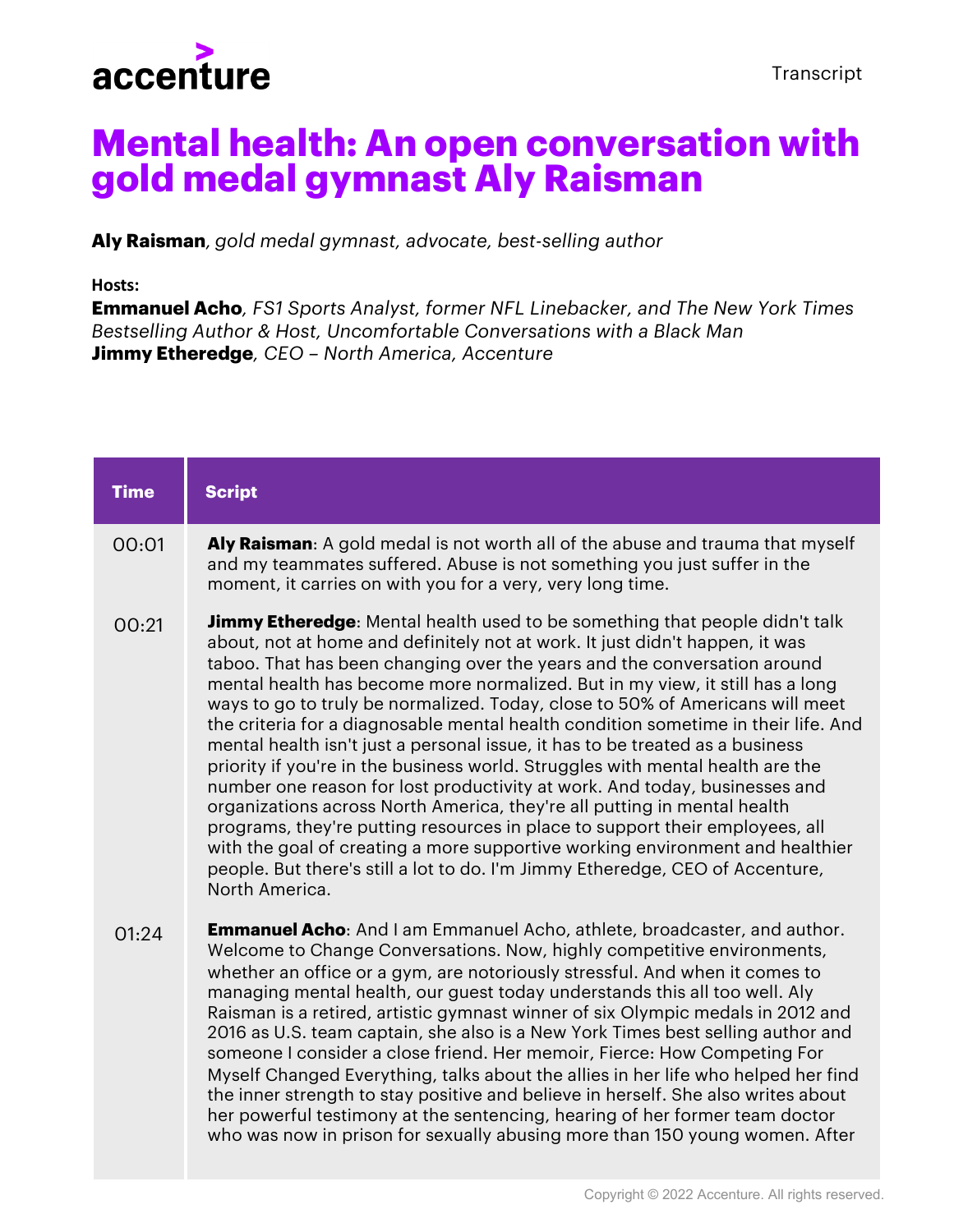

| <b>Time</b> | <b>Script</b>                                                                                                                                                                                                                                                                                                                                                                                                                                                                                                                                                                                                                                                                                                                                                                                                                   |
|-------------|---------------------------------------------------------------------------------------------------------------------------------------------------------------------------------------------------------------------------------------------------------------------------------------------------------------------------------------------------------------------------------------------------------------------------------------------------------------------------------------------------------------------------------------------------------------------------------------------------------------------------------------------------------------------------------------------------------------------------------------------------------------------------------------------------------------------------------|
|             | her retirement from gymnastics in January 2020, she has become an even more<br>vocal mental health advocate. Aly, thanks so much for joining us.                                                                                                                                                                                                                                                                                                                                                                                                                                                                                                                                                                                                                                                                                |
| 02:30       | Aly Raisman: Thank you so much for having me. Can I say one thing that I really<br>liked about the intro, is I appreciate so much that you did not say the former<br>doctor's name. That little thing makes such a big difference and I just, I really<br>appreciate that.                                                                                                                                                                                                                                                                                                                                                                                                                                                                                                                                                      |
| 02:46       | <b>Emmanuel Acho</b> : Well, thank you for sharing that and being so transparent, not<br>just now but in the entirety of your journey. Mental health, Aly, it's something<br>that you have tackled, it's something that you have navigated yourself as the<br>most elite of athletes. Where do you think we are as a society in regards to<br>mental health, given what we know and what we've seen from athletes like<br>Naomi Osaka, your close friend and former teammate Simone Biles, Sha'Carri<br>Richardson, football players like Lane Johnson and Brandon Brooks who have<br>missed time because of mental health, where are we, Aly, as a society and<br>where do you think we can grow?                                                                                                                              |
| 03:25       | Aly Raisman: That is a great question. And I want to start off by acknowledging<br>that when I answer this question, I am one of the very, very few people in the<br>world that when I spoke my truth, I have been supported by so many people.<br>And I totally recognize that a lot of people don't have that same experience so I<br>think that we still have a very, very far way to go in our society. I think it's great<br>that there are so many amazing athletes that are speaking up and being<br>supported by people. But when I talk to my friends or friends of friends, or if I'm<br>at the airport and a fan comes up to me, when they share their story with me, a<br>lot of times they'll tell me, "Someone in my family doesn't support me," or "My<br>boss doesn't support me," or "I feel like I'm gaslit." |
| 04:15       | Aly Raisman: And unfortunately, there's still a lot of places in the workplace<br>that aren't support. I just had a coffee with a friend, someone that I've known<br>since I was like four, five years old, and was telling me that they tried to speak<br>up and tell their boss that they were struggling and their boss told them that<br>they didn't work hard enough to struggle with mental health or their work<br>wasn't good enough to warrant being tired. So, we still have such a far way to<br>go but I'm grateful that we're living in a time where the media is really<br>supporting athletes and people that are speaking their truth.                                                                                                                                                                          |
| 04:46       | <b>Jimmy Etheredge:</b> Aly, obviously, you know the world of athletes well. I don't,<br>but I know the world of business well. I believe that the business world is far<br>behind as it relates to it being okay to talk about mental health issues. When did<br>you first realize that your mental health was suffering as a result of what you<br>were trying to do?                                                                                                                                                                                                                                                                                                                                                                                                                                                         |

**Aly Raisman**: It's so interesting when I reflect back. I do a lot of therapy right 05:07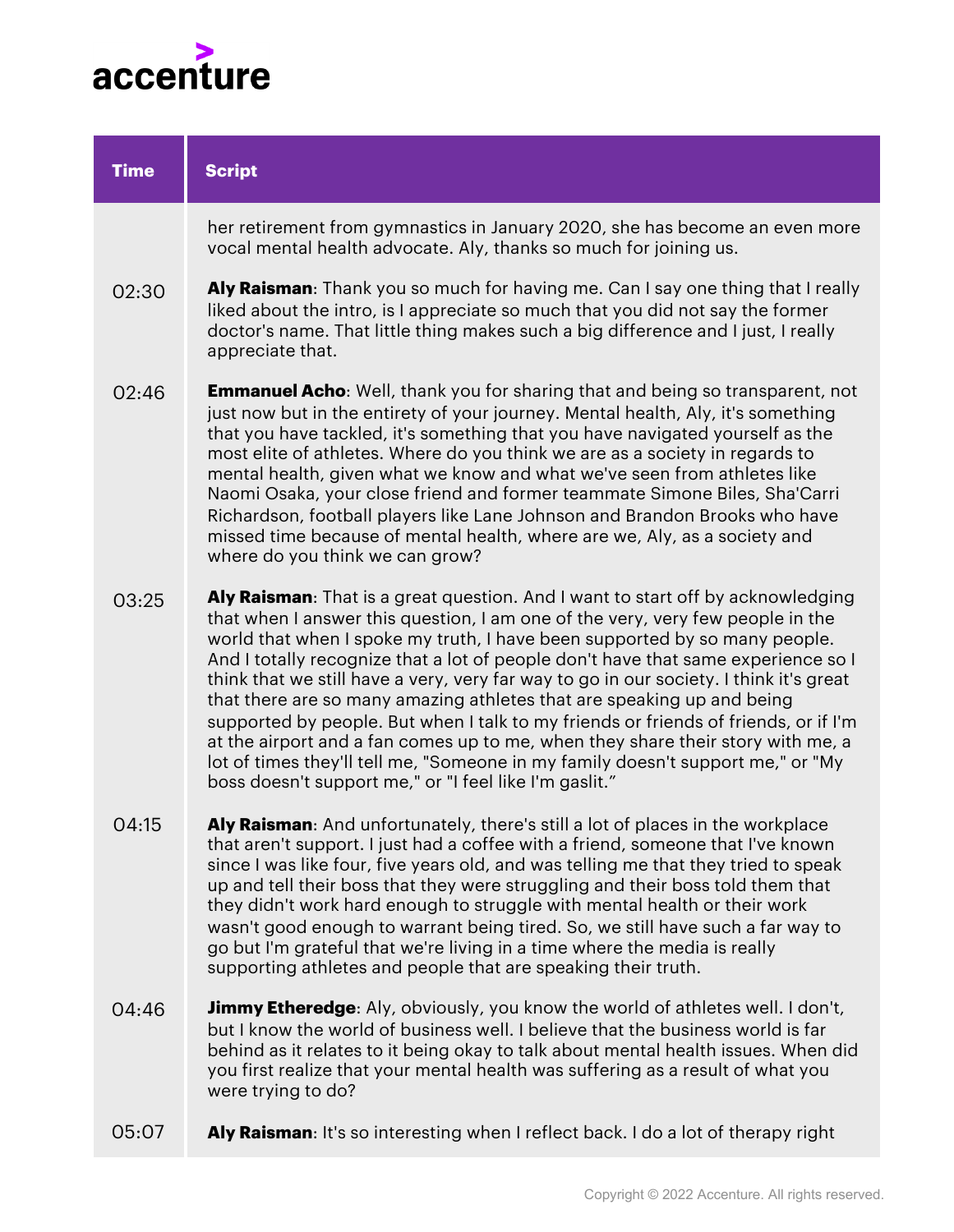

| <b>Time</b> | <b>Script</b>                                                                                                                                                                                                                                                                                                                                                                                                                                                                                                                                                                                                                                                                                                                                                                                                                                       |
|-------------|-----------------------------------------------------------------------------------------------------------------------------------------------------------------------------------------------------------------------------------------------------------------------------------------------------------------------------------------------------------------------------------------------------------------------------------------------------------------------------------------------------------------------------------------------------------------------------------------------------------------------------------------------------------------------------------------------------------------------------------------------------------------------------------------------------------------------------------------------------|
|             | now, I do a lot of reflection and kind of trying to navigate even how to begin to<br>unpack my gymnastics career. It became so normalized to feel really anxious, to<br>feel really down on myself, or it became normalized to see coaches or people in<br>positions of power in my sport putting down athletes. And so, I think when you're<br>around that environment for most of your life, you don't know anything<br>differently, which I think is a really big problem when you're seeing other people<br>getting yelled at or people around you are depressed and anxious.                                                                                                                                                                                                                                                                   |
| 05:54       | Aly Raisman: It didn't occur to me like this isn't normal and there's a better way<br>and there's a healthier way. And when it's not shown to you, you don't know<br>anything differently or you're made to feel like, if I do feel like maybe this is<br>wrong, that I'm made to feel that I'm wrong and that I shouldn't feel this way. So I<br>really, I think it kind of hits me in moments where I'm hanging out with my<br>friends, and laughing, or I'm dancing and I kind of have this moment where I feel<br>really present and I almost just feel lighter, where I think, "Wow, I didn't realize<br>how much I was struggling before and how much I was in this loop of being a<br>perfectionist."                                                                                                                                        |
| 06:30       | Aly Raisman: Because in gymnastics, you have to be such a perfectionist all the<br>time. And when you don't give yourself a break of just like, "I did the best that I<br>could," which was hard for me. I felt like I never did enough. It's a very unhealthy<br>environment to be in. So I think now that I understand that, I'm really passionate<br>about working on myself so I can feel better and I can hopefully be a better<br>daughter, sister, friend, teammate, a better role model and hopefully, I can help<br>change the sport.                                                                                                                                                                                                                                                                                                      |
| 07:01       | <b>Jimmy Etheredge:</b> Oh Aly, you hit on one of my real hotspots which is being<br>kind to yourself. And I've told a number of people that when I got some help<br>from a team psychologist that was really supposed to be there to help me with<br>my team, I'm so happy that she had the courage to say that she wanted to spend<br>some time with me and she said, "All you do is listen to that little angry voice in<br>your head that's never satisfied and that's one of the reasons you're driven for<br>success and all that." And I had no idea, I thought I'm the only one that has that<br>voice. And then more and more, when I would talk to people at work, I would<br>find everybody has that little voice in their head and I would keep asking them,<br>"Is the voice kind? Does the voice say, 'Hey, you did your best today." |
| 07:44       | <b>Jimmy Etheredge:</b> No, everyone's voice says, "You could have gotten up a little<br>earlier today. You could have gotten a little better job with this. You could have<br>done this a little bit better." And this concept of being kind to yourself is so much<br>easier said than done. When I would start to tell people that that's a big push for<br>me personally, is to be kind to myself, I would laugh and say, and I feel like<br>apologizing that I'm focusing on being kind to myself, which again is a reason<br>that I should not listen to the little voice because I shouldn't be apologizing<br>about it. But I totally hear what you're saying, for coaches, for supervisors, most                                                                                                                                           |

of the time, if you can help someone by validating what they're feeling, they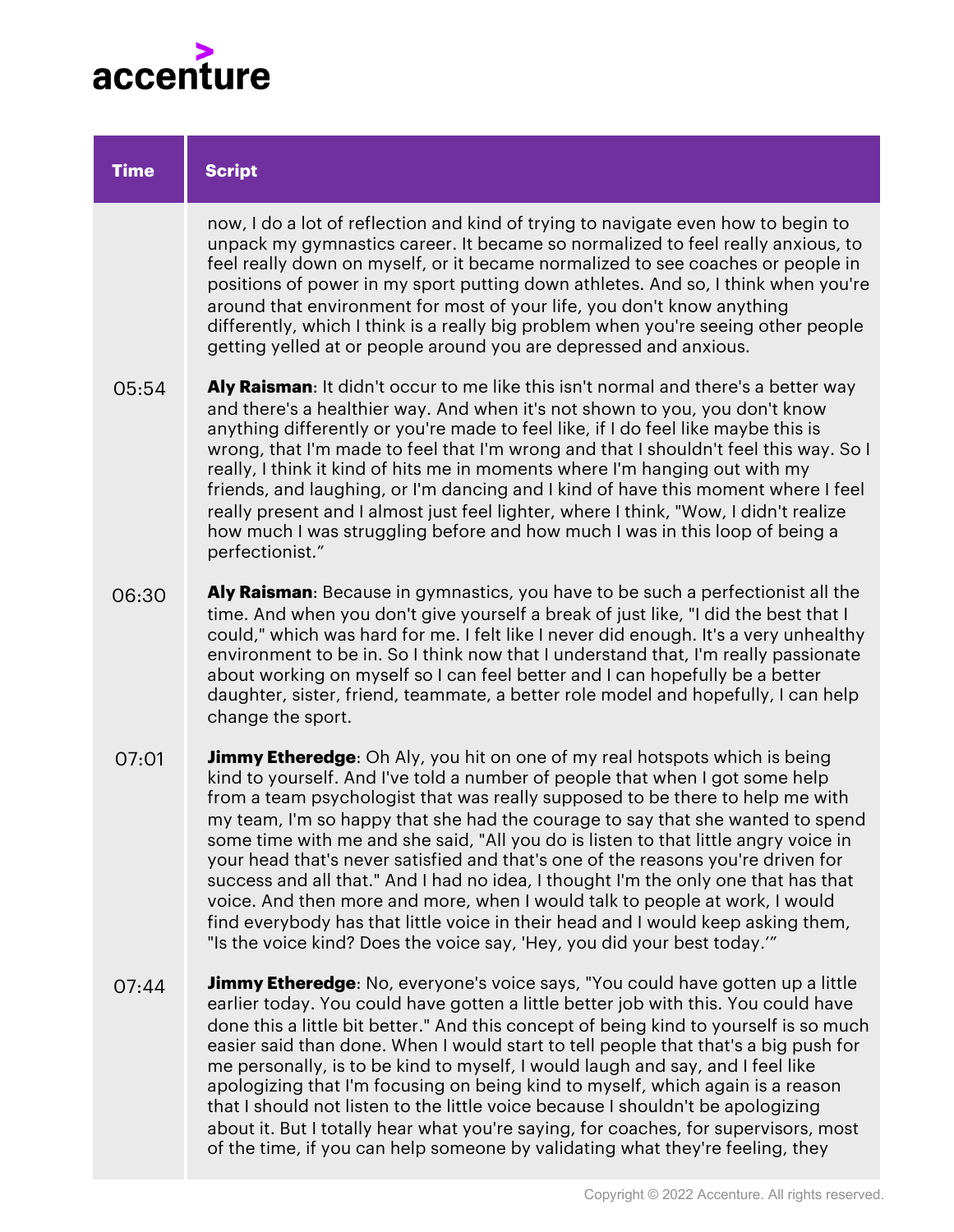

| <b>Time</b> | <b>Script</b>                                                                                                                                                                                                                                                                                                                                                                                                                                                                                                                                                                                                                                                                                                                                                                                                                                                                                                            |
|-------------|--------------------------------------------------------------------------------------------------------------------------------------------------------------------------------------------------------------------------------------------------------------------------------------------------------------------------------------------------------------------------------------------------------------------------------------------------------------------------------------------------------------------------------------------------------------------------------------------------------------------------------------------------------------------------------------------------------------------------------------------------------------------------------------------------------------------------------------------------------------------------------------------------------------------------|
|             | don't really need more help to be pushed, most of them are pushing<br>themselves.                                                                                                                                                                                                                                                                                                                                                                                                                                                                                                                                                                                                                                                                                                                                                                                                                                        |
| 08:28       | Aly Raisman: Yeah, and I have a question for you if you don't mind.                                                                                                                                                                                                                                                                                                                                                                                                                                                                                                                                                                                                                                                                                                                                                                                                                                                      |
| 08:31       | <b>Jimmy Etheredge: Sure.</b>                                                                                                                                                                                                                                                                                                                                                                                                                                                                                                                                                                                                                                                                                                                                                                                                                                                                                            |
| 08:31       | <b>Aly Raisman</b> : Do you find that when you are picking yourself apart and saying,<br>"I could have done this better, I could have woken up early," does it ever help<br>you? Does it ever serve you to be hard on yourself?                                                                                                                                                                                                                                                                                                                                                                                                                                                                                                                                                                                                                                                                                          |
| 08:41       | <b>Jimmy Etheredge:</b> There are times that I think I stubbornly power through<br>adversity that that voice or that perspective of, "I'm not going to give in to this<br>adversity," that I break on through to the other side, that I think if I'm being<br>honest, I think that it can be helpful for me, but more often, it's a situation of<br>even when someone says, "Wow, what a great job you did," my head is thinking<br>about the things that I could have done a little bit better, which is not helpful at<br>all.                                                                                                                                                                                                                                                                                                                                                                                         |
| 09:18       | Aly Raisman: Yeah. It's interesting because I read this quote recently that said,<br>"You've been criticizing yourself for years and how's that going for you?" And<br>that really struck me and it's something I think about a lot, because I don't feel<br>like it serves me and I think I learned through doing therapy that I had this fear<br>of, "Okay, if I'm nice to myself, maybe I won't be as good, maybe I won't be as<br>hardworking." But I realized when I'm kinder to myself, I feel more energy, I feel<br>less exhausted and I feel more courage to do more things. And I also read this<br>other quote the other day that said, "Who would you be without that thought<br>and what would you be doing?" And that was-                                                                                                                                                                                 |
| 10:03       | Jimmy Etheredge: Oh wow, yeah.                                                                                                                                                                                                                                                                                                                                                                                                                                                                                                                                                                                                                                                                                                                                                                                                                                                                                           |
| 10:03       | Aly Raisman:  life-changing for me because it made me realize, the thought<br>in my head, it's almost like I thought of it as like I'm kind of in a verbal abusive<br>relationship with myself, like I'm being so hard on myself at times. And without<br>this thought, I'm like, I'd probably be dancing, I'd be outside, I'd be playing with<br>my dog. And so, I try to have those moments throughout the day and I even, I<br>wrote that quote around my house so that if I'm having a thought, I'm trying to<br>create that habit where I'm like, "Is this serving me and is it something I'm<br>making up in my head? Do I know this to be true?" And it's been very helpful but<br>it's hard. And I think you're right, it's what has made us successful into who we<br>are and it's just finding that balance of knowing when to push ourselves, but in<br>also knowing when it's okay for us to just let it go. |
| 10.52       | <b>Emmanuel Acho</b> : Aly let me ask you this what is that fine line between being                                                                                                                                                                                                                                                                                                                                                                                                                                                                                                                                                                                                                                                                                                                                                                                                                                      |

**Emmanuel Acho**: Aly, let me ask you this, what is that fine line between being kind to yourself and the toughness that led to your success? Because if you ט:כ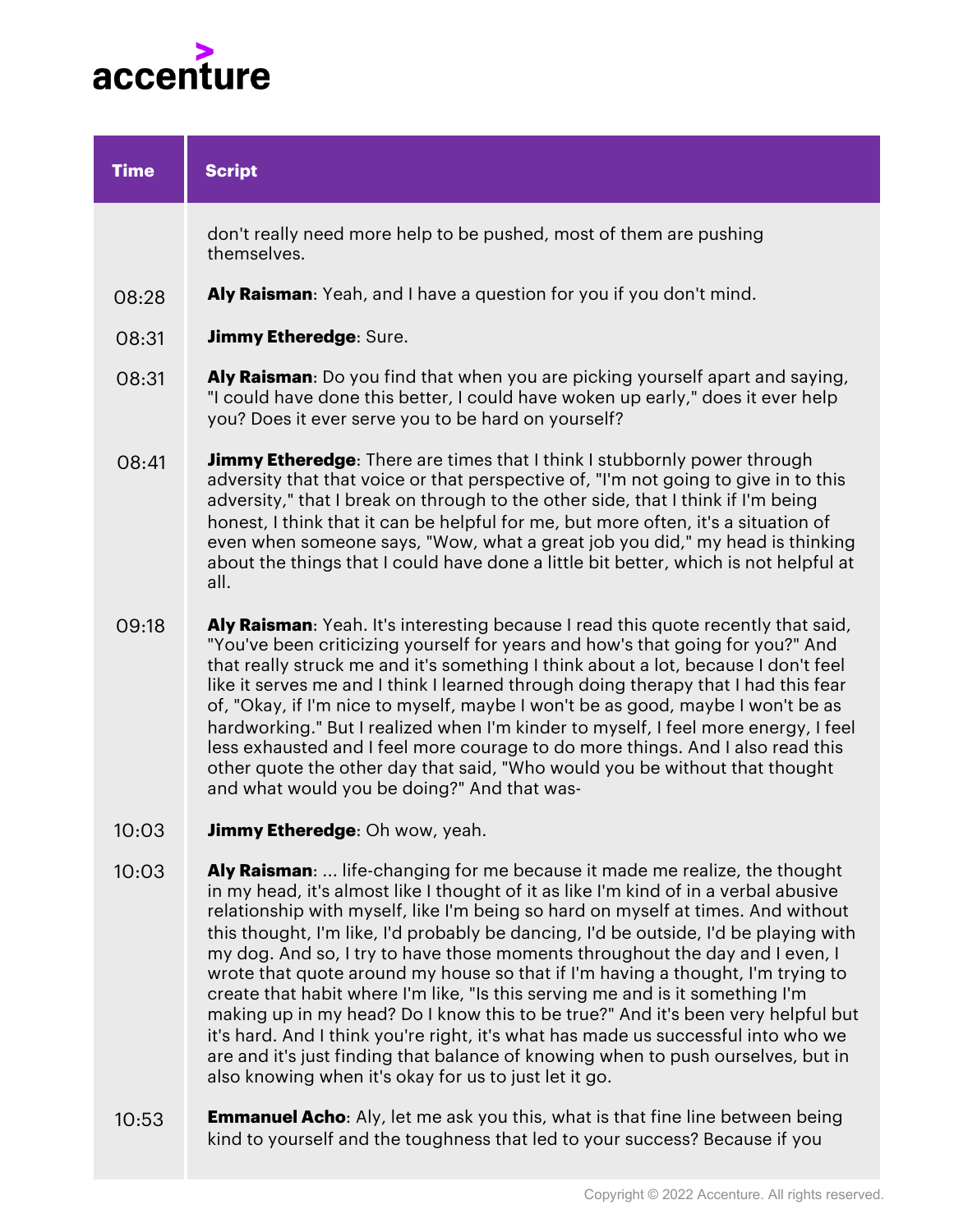

| <b>Time</b> | <b>Script</b>                                                                                                                                                                                                                                                                                                                                                                                                                                                                                                                                                                                                                                                                         |
|-------------|---------------------------------------------------------------------------------------------------------------------------------------------------------------------------------------------------------------------------------------------------------------------------------------------------------------------------------------------------------------------------------------------------------------------------------------------------------------------------------------------------------------------------------------------------------------------------------------------------------------------------------------------------------------------------------------|
|             | were so kind to yourself, would you have had three gold medals in 2012,<br>including the bronze, and followed that up in 2016? There's so many people<br>listening and who will listen, who will wrestle with, "I have to be tough so that I<br>can win. The fun is in winning."                                                                                                                                                                                                                                                                                                                                                                                                      |
| 11:21       | Aly Raisman: I think if I knew what I know now, I don't know if I could put myself<br>through all of that. Because I think I have a different perspective now. I don't<br>wake up every day and think, "I have Olympic medals." And I said that before<br>with another male gymnast and he turned to me and said, "That's easy for you<br>to say because you won, so like you did it." He was like, "I don't have a gold<br>medal so I wonder if I would feel the same way or say the same thing if I didn't<br>have that." And I don't know if that makes sense.                                                                                                                     |
| 11:55       | <b>Emmanuel Acho:</b> It makes total sense. But let me ask you this then, was it worth<br>it?                                                                                                                                                                                                                                                                                                                                                                                                                                                                                                                                                                                         |
| 11:59       | Aly Raisman: That is a very interesting question, and here's where it's worth it.<br>It's worth it because I've made a lot of really amazing friendships and<br>relationships, but a gold medal is not worth all of the abuse and the trauma that<br>myself and my teammates suffered. Abuse is not something you just suffer in<br>the moment, it carries on with you for a very, very long time. But I will say I'm so<br>truly thankful for the relationships that I have and also the person that I am<br>because of it. I think I am a nicer, more empathetic person and I am more me<br>than I've been on this journey of finding myself that I don't think I would've<br>been. |
| 12:52       | Aly Raisman: And I want to use the word for forced to do because I was like, "I<br>can't live like this anymore." I felt like my trauma was stuck inside of me and so<br>I've done so much work to try to heal myself. And so, it was worth it because I<br>figured out and figuring out, it's a journey, who I am, but a gold medal does not<br>make abuse and bad behavior okay. And I'd once had someone from USA<br>Gymnastics tell me, "Winning makes a lot of bad things okay." That was the kind<br>of stuff we were told and that's just not true.                                                                                                                            |
| 13:25       | <b>Jimmy Etheredge</b> : Mm, well, I can certainly see that. And at least one thing, Aly,<br>in this equation that is very positive is the courage that you've had to speak<br>openly. I'm the only person on this podcast who's not a New York Times Best<br>Seller by the way, but-                                                                                                                                                                                                                                                                                                                                                                                                 |
| 13:41       | <b>Emmanuel Acho: Not yet.</b>                                                                                                                                                                                                                                                                                                                                                                                                                                                                                                                                                                                                                                                        |
|             |                                                                                                                                                                                                                                                                                                                                                                                                                                                                                                                                                                                                                                                                                       |

**Jimmy Etheredge**: ... you've spoken openly about it, had the courage to do that. How's their response and feedback been that you've received? Because I can only imagine whether it's your book or the people listening to this podcast, you're going to change some people's lives for the better. 13:41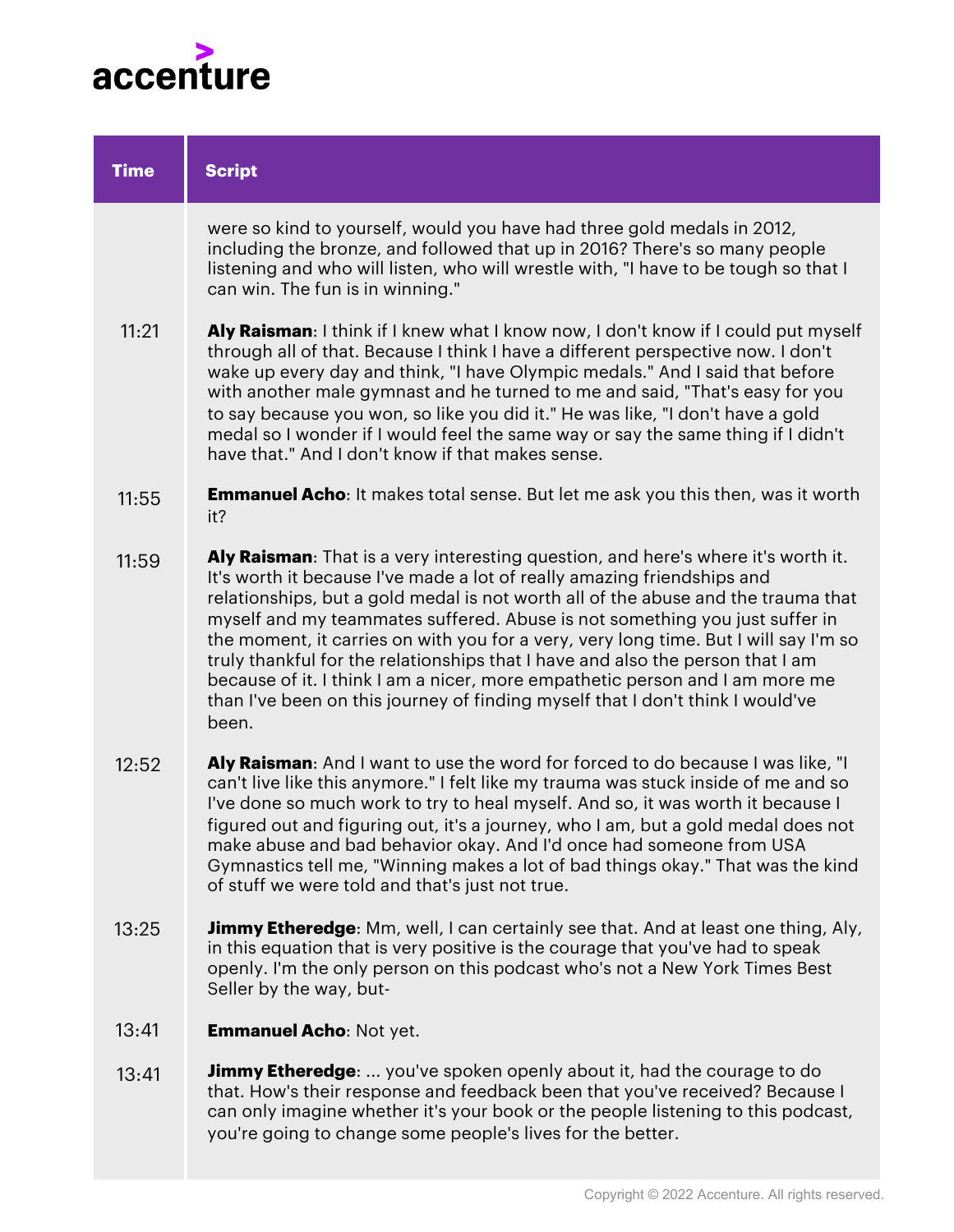

| <b>Time</b> | <b>Script</b>                                                                                                                                                                                                                                                                                                                                                                                                                                                                                                                                                                                                                                                                                                                                              |
|-------------|------------------------------------------------------------------------------------------------------------------------------------------------------------------------------------------------------------------------------------------------------------------------------------------------------------------------------------------------------------------------------------------------------------------------------------------------------------------------------------------------------------------------------------------------------------------------------------------------------------------------------------------------------------------------------------------------------------------------------------------------------------|
| 13:57       | Aly Raisman: I really appreciate that, it's very kind of you. The thing about<br>healing and time and my relationship with gymnastics is if we did this podcast a<br>year from now, I might have a completely different answer. I want people to<br>know I'm so in my healing right now, I did therapy this morning, I have another<br>appointment in a few days. I'm really working on myself and really working<br>through everything, so that's what's sort of interesting is my answer might<br>change. And I get asked the question all the time like, if I have a daughter, will I<br>have her do gymnastics?                                                                                                                                        |
| 14:32       | Aly Raisman: And my answer is still yes because I still love the sport. But who<br>knows, in a year, I might say something differently. What I appreciate so much<br>and I will never be able to express how much it has helped me and meant to me<br>is I am continually blown away by the support I've received and I continued to<br>receive. And I say that with the most gratitude and the most appreciation<br>because I know that when most survivors come forward, they're not believed,<br>they're asked, "What were you wearing? How much did you have to drink?"<br>They're made to feel that it was their fault.                                                                                                                               |
| 15:05       | Aly Raisman: And I feel so lucky to be supported and I want people able to<br>know that I see the DMs, I see the tweets, I try as much as I can to take in when<br>people come up to me at the airport and it really truly does help me and it gives<br>me the courage to continue to speak up on it because it is, it's so hard.<br>Sometimes, when I do speak up on it and when I go into detail, it feels like an<br>open wound. And so I think over time, I've kind of had to navigate how much to<br>share, when not to share, and how to be honest and prioritize my well-being.<br>One of the most valuable lessons I've learned is when I'm honest with people,<br>people are supportive.                                                          |
| 15:50       | Aly Raisman: And it's interesting because a lot of times people say, "I'm not<br>going to explain myself because I don't owe that person anything." And yes,<br>that's true and you don't have to do anything you don't want to. However, I did<br>have a therapist once tell me, "If you do explain yourself to the extent that<br>you're comfortable, you actually can leave less room for the other person's own<br>interpretation or their own perception based off of their life experiences and<br>their judgment and you leave no room for them to create their own story." And<br>so, I try my best to give the same support back to other people. There's so many<br>of us who are struggling but some people just might not be ready to face it. |
| 16:29       | Aly Raisman: And I think we need to continue to have more conversations<br>about it, but I don't think we're even close to being where we need to be.<br>Therapy is not accessible to everyone and I think that a lot of people don't have<br>access to a good support system or they don't even have somebody in their life<br>that they can go to for support. Imagine if every single person in the world felt<br>loved, and seen, and heard, and supported, I think that the world would be a<br>much, much better place. So I know that feels unrealistic, but I think that a lot of                                                                                                                                                                  |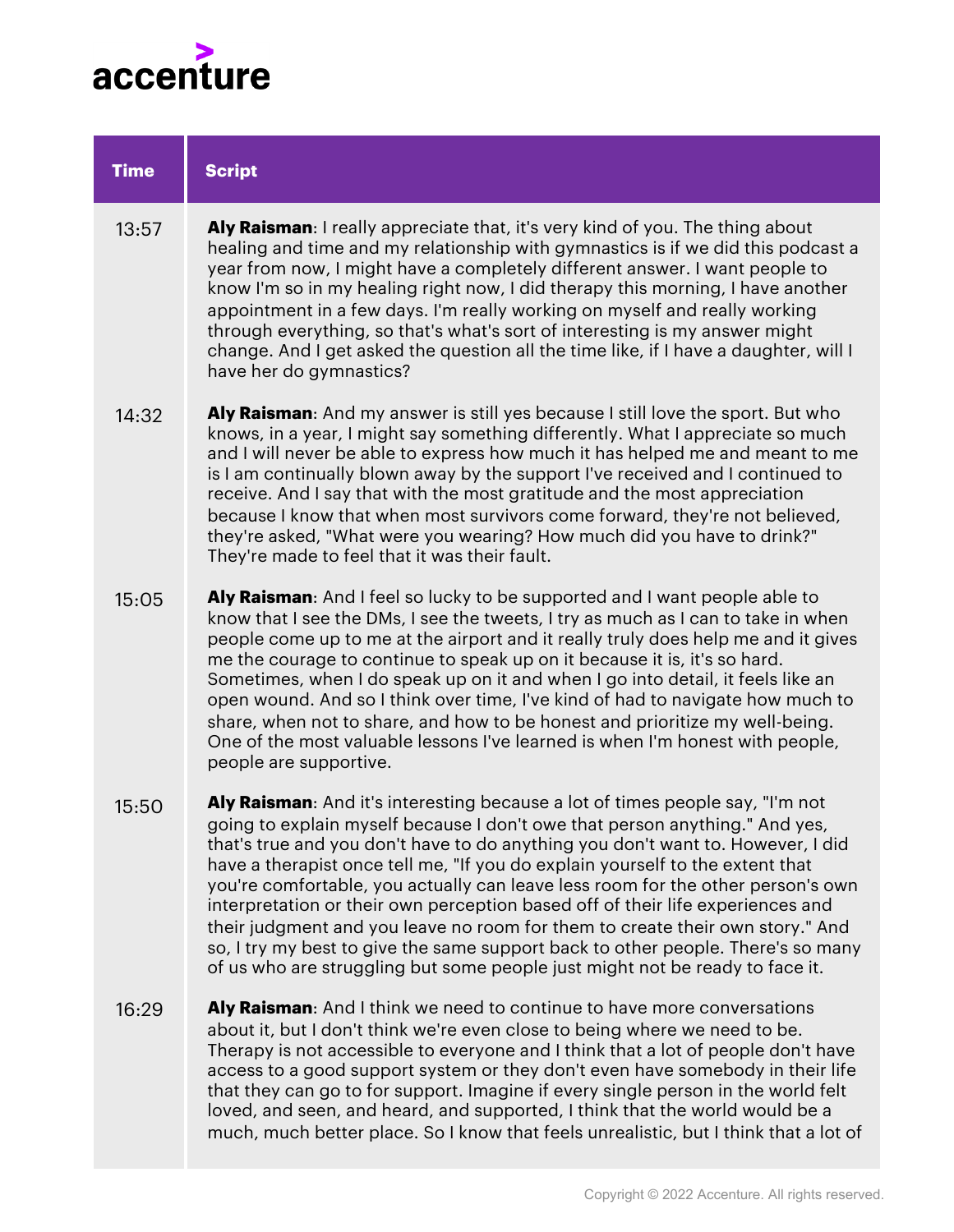

| <b>Time</b> | <b>Script</b>                                                                                                                                                                                                                                                                                                                                                                                                                                                                                                                                                                                                                                                                                                                                                                    |
|-------------|----------------------------------------------------------------------------------------------------------------------------------------------------------------------------------------------------------------------------------------------------------------------------------------------------------------------------------------------------------------------------------------------------------------------------------------------------------------------------------------------------------------------------------------------------------------------------------------------------------------------------------------------------------------------------------------------------------------------------------------------------------------------------------|
|             | people really feel alone and they don't know how to get out of it and they're<br>afraid to ask for help.                                                                                                                                                                                                                                                                                                                                                                                                                                                                                                                                                                                                                                                                         |
| 17:16       | <b>Jimmy Etheredge:</b> Well, I think you raise a number of really good points here,<br>Aly, kind of starting with for all of us to feel like it's okay to not be okay or feel<br>okay, it starts with ourselves and how we're kind to ourselves. I have experience<br>with family members dealing with self-harm attempts and employees who are<br>parents of kids who have had self-harm attempts. And it's one of the things that<br>they will share with me is just even, well, what feels like well intended people,<br>some of the things they can say that they don't think they mean to be cruel or<br>they don't mean to not validate what that person's going through, but it's still a<br>stigma.                                                                     |
| 17:56       | <b>Jimmy Etheredge:</b> It's still different if you came and said, "My child has a<br>disease and here's what we're doing." The compassion that that parent might<br>be shown versus if they came and said, confided that my child has mental<br>health issues or has had a self-harm attempt, where a lot of times I've seen<br>people then start to give advice and coaching to the parents like they're not<br>trying to do everything that they can to help. I will say you raise a great point<br>around access. Emmanuel knows I try to be a glass half full person most of the<br>time, but I think a silver lining of the pandemic is the fact that we're going to see<br>more use of technology for mental health access and treatments.                                |
| 18:41       | <b>Jimmy Etheredge:</b> And Accenture did an analysis of the U.S. and found that in<br>almost 50% of the counties in the U.S., there is not a certified therapist that<br>would be able to help people. But because now people are becoming more<br>accustomed to video calls and Zoom and things like that, it's a way that we can<br>now connect therapists with people that need the help. And frankly, given some<br>of the history and taboo of people not wanting to go to the therapist office and,<br>"Who might see me in the waiting room," and all that kind of stuff, it can be a<br>more personal thing. I think also at Accenture with our mental health ally<br>training, one of the things we try to work on is just to validate without judgment.               |
| 19:27       | <b>Jimmy Etheredge:</b> When someone talks to you, don't try to problem solve,<br>which is kind of hard because in our business, we're all about, "Let me solve<br>your problem." But back to your point on advice is just let them sit with the<br>problem, sit with it and just validate what they're feeling and what they're<br>sharing with you. Something in particular as well when we have some of the<br>parent groups that we talk about for your kids is just sit with them and don't try<br>to always give them the answer as to how they should fix it. But your point really<br>hits home with me of the importance of us as a society, validating without<br>judgment what people are going through, and still feels like we have a long<br>ways to go with that. |

**Aly Raisman**: Mm-hmm, yeah, I completely agree. I think there's, I have some 20:09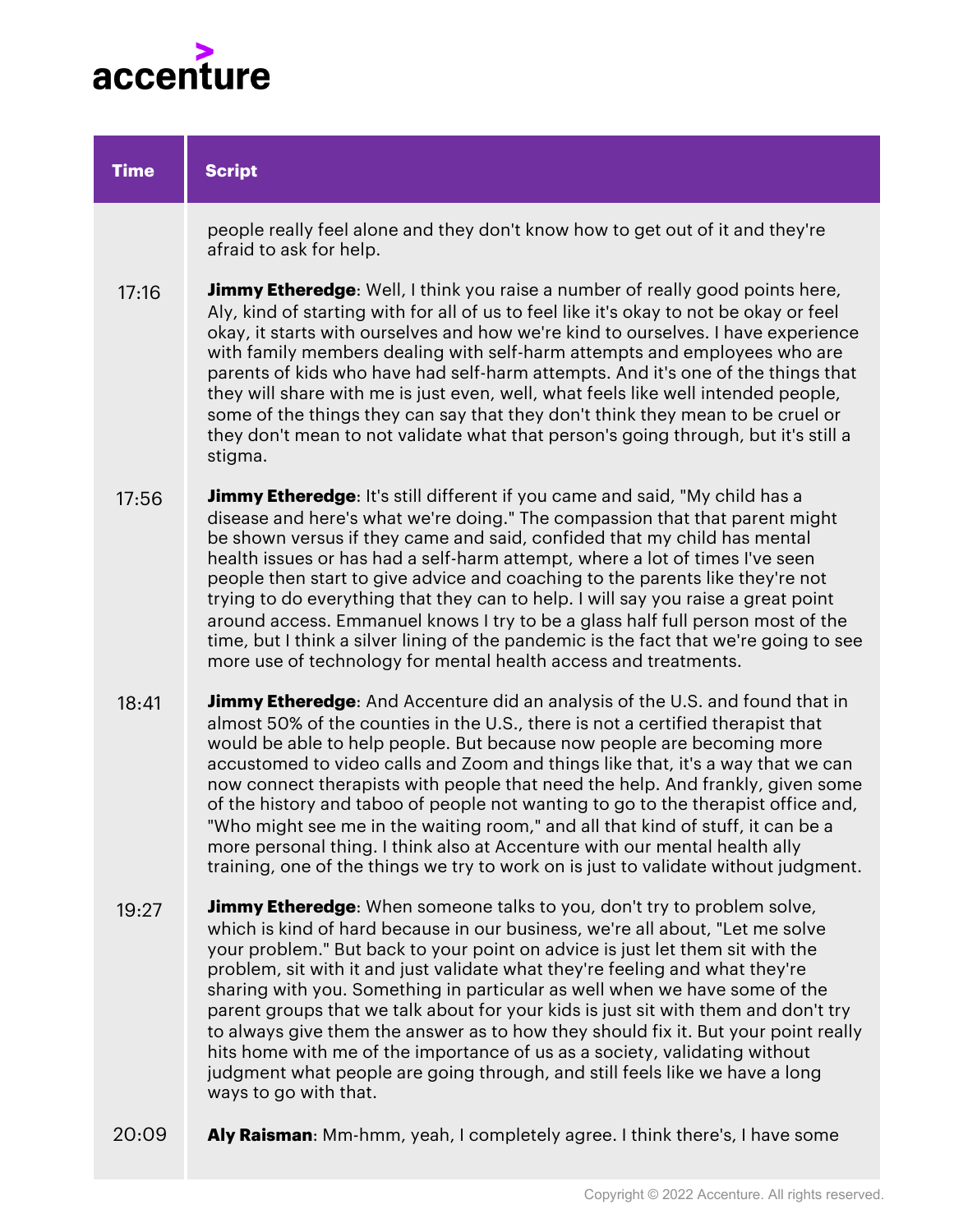

| <b>Time</b> | <b>Script</b>                                                                                                                                                                                                                                                                                                                                                                                                                                                                                                                                                                                                                                                                                                                                                                                                                                                                                                                                                 |
|-------------|---------------------------------------------------------------------------------------------------------------------------------------------------------------------------------------------------------------------------------------------------------------------------------------------------------------------------------------------------------------------------------------------------------------------------------------------------------------------------------------------------------------------------------------------------------------------------------------------------------------------------------------------------------------------------------------------------------------------------------------------------------------------------------------------------------------------------------------------------------------------------------------------------------------------------------------------------------------|
|             | people in my life who, they always try to act like everything is great and<br>everything is fine. And I always feel kind of like a sense of compassion towards<br>that because it's got to be so exhausting to live in a space where you can't say<br>like, "I'm just having a bad day," or like, "I'm in a fight with my brother and this is<br>happening to me," where everything is always, "Oh, we had the best dinner. It<br>was the best time ever." And sometimes, it's just nice to be able to vent to<br>someone.                                                                                                                                                                                                                                                                                                                                                                                                                                    |
| 20:43       | Aly Raisman: And so, I think when I'm around people like that and some of<br>those people I've known since I was little and I love them so much, I just, my<br>hope for them is that they can just feel more comfortable confiding in people<br>and realizing we've got to stop putting so much pressure on ourselves and on<br>each other. To be perfect all the time, there is no such thing. And being an<br>athlete, being in the business world, being in school, when we make mistakes,<br>that's how we learn, that's how we grow.                                                                                                                                                                                                                                                                                                                                                                                                                     |
| 21:13       | <b>Jimmy Etheredge:</b> Well, and Aly, back to your point of being kind to yourself,<br>while I'm a big fan of things that technology can do to make mental health<br>better, one of the areas that a lot of times has talked about with concern is<br>social media. How do you manage your mental health as it relates to social<br>media where you, it's so easy to find yourself, comparing yourself with these<br>marketed versions of ourselves that we all put online.                                                                                                                                                                                                                                                                                                                                                                                                                                                                                  |
| 21:41       | Aly Raisman: I really try to not scroll through social media unless I'm looking at<br>cute pictures of animals or really funny memes on Instagram. I try not to scroll<br>through because what I find is I never feel better after scrolling through or<br>looking at the discovery page. I'm never like, "Wow, that was really worth my<br>time. My mental health feels so good right now." And I've found some of my just<br>happiest moments are just being at home with my dog, sitting in my garden<br>and gardening and just being calm and relaxed. And I try to reflect after every<br>single thing I do. If I'm feeling stressed, what did I do? Who was I with? What<br>conversation was I having? If I feel great, same thing, how can I have more of<br>that in my life or less of that in my life? And when I reflect after social media, I<br>never feel better unless I'm looking at memes or unless I'm looking at cute<br>puppies or babies. |
| 22:37       | <b>Emmanuel Acho:</b> Jimmy that's good to know man, because I was starting to<br>take it personal with Aly, [crosstalk 00:22:42]-                                                                                                                                                                                                                                                                                                                                                                                                                                                                                                                                                                                                                                                                                                                                                                                                                            |
| 22:40       | Aly Raisman: Oh no.                                                                                                                                                                                                                                                                                                                                                                                                                                                                                                                                                                                                                                                                                                                                                                                                                                                                                                                                           |
| 22:42       | <b>Emmanuel Acho:</b> my last 75 posts but-                                                                                                                                                                                                                                                                                                                                                                                                                                                                                                                                                                                                                                                                                                                                                                                                                                                                                                                   |

**Aly Raisman**: Oh no. 22:45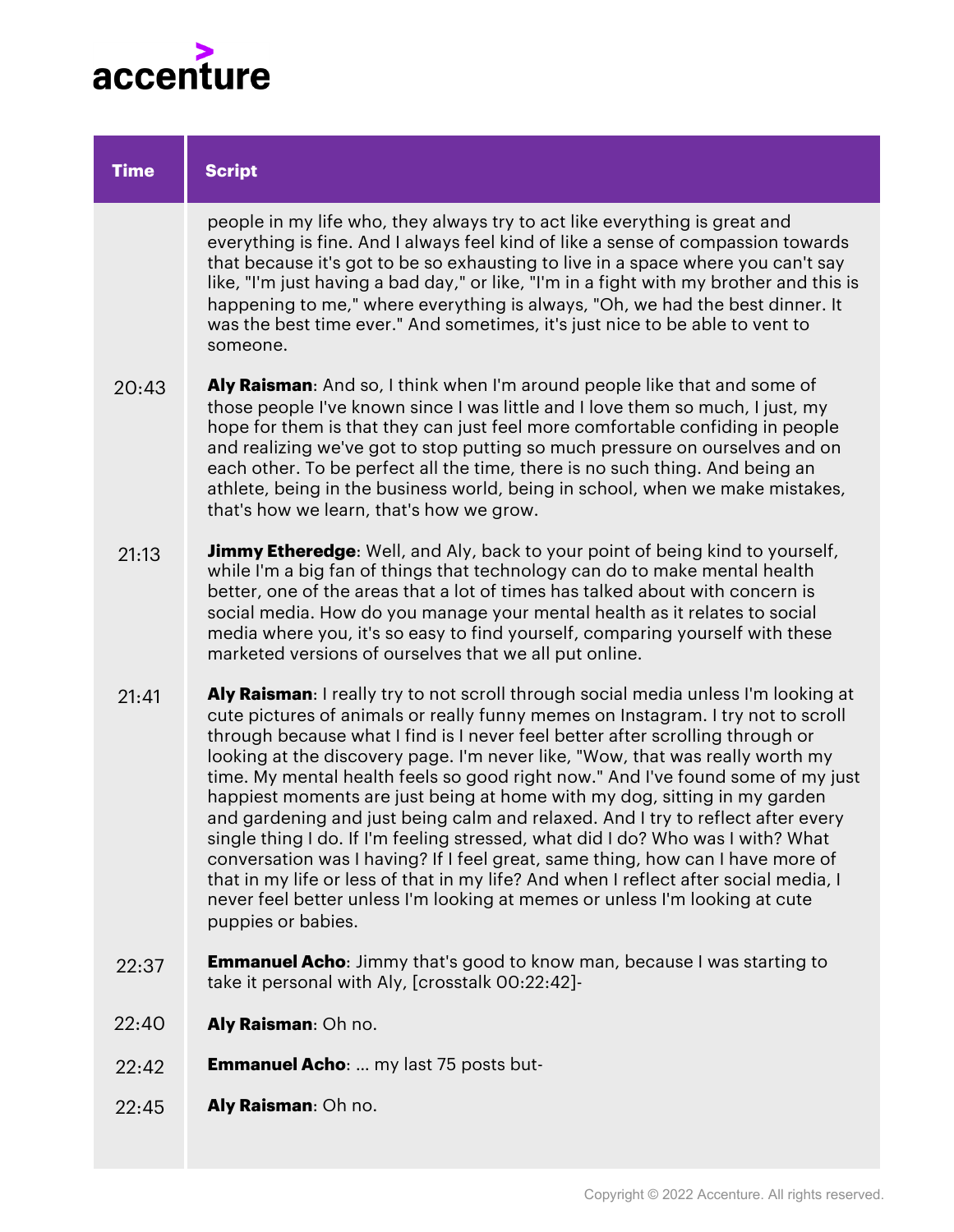

| <b>Time</b> | <b>Script</b>                                                                                                                                                                                                                                                                                                                                                                                                                                                                                                                                                                                                                                                                                                                                                                                   |
|-------------|-------------------------------------------------------------------------------------------------------------------------------------------------------------------------------------------------------------------------------------------------------------------------------------------------------------------------------------------------------------------------------------------------------------------------------------------------------------------------------------------------------------------------------------------------------------------------------------------------------------------------------------------------------------------------------------------------------------------------------------------------------------------------------------------------|
| 22:45       | <b>Emmanuel Acho:</b> no babies, no cute puppies, no memes, noted. Aly, this<br>question has been on my mind because I don't know why I've never asked you<br>this far but-                                                                                                                                                                                                                                                                                                                                                                                                                                                                                                                                                                                                                     |
| 22:55       | Aly Raisman: Ooh, okay.                                                                                                                                                                                                                                                                                                                                                                                                                                                                                                                                                                                                                                                                                                                                                                         |
| 22:55       | <b>Emmanuel Acho:</b> was it harder to get to the top or stay on top of being the<br>best in the world?                                                                                                                                                                                                                                                                                                                                                                                                                                                                                                                                                                                                                                                                                         |
| 23:03       | Aly Raisman: Great question. It's so interesting, my coach would always tell me<br>when I was younger, "The hardest place in the world to be as an athlete is at the<br>top, number one, because you have so much pressure on you and everyone's<br>watching you." I think that competing for the U.S., we were heavily favored to<br>win and my whole entire gymnastics career on the U.S. national team, my<br>teammates and I won every single team competition except for one time in<br>2010. So we were very dominant, there was so much pressure on us and when<br>you're always expected to win and it feels like nothing else is good enough, it's<br>very, very hard.                                                                                                                 |
| 23:50       | Aly Raisman: But at the same time, I will say what comes with that, is some of<br>my favorite moments of my gymnastics career is walking out into that Olympic<br>arena where you're walking out knowing that if you and your teammates just do<br>a normal day, we're going to be on top of the podium and we're going to be<br>Olympic champions. So it's hard, the hardest position, but it's also the most<br>special. There's nothing like feeling the confidence of walking into an Olympic<br>arena and feeling like if I hit my routine, we're going to be Olympic champions.<br>It's really, there's nothing like that. So it definitely comes with some exciting<br>and really special moments, but there was a lot of stress, and tears, and worry<br>leading up to that moment too. |
| 24:38       | Jimmy Etheredge: Aly, if a young athlete came to you for advice about how to<br>handle some of these pressures that you faced, what advice would you share<br>with them?                                                                                                                                                                                                                                                                                                                                                                                                                                                                                                                                                                                                                        |
| 24:48       | Aly Raisman: Listen to yourself and do what makes you feel good. Figure out<br>what you want, figure out what you need, because I'm sure everyone who's<br>listening can relate. Sometimes in the past, I've taken other people's advice and<br>I'm like, I regret taking their advice because it wasn't true to what I wanted. I<br>wasn't being my own person, I was just doing what they said I should do and<br>then I wasn't authentically showing up as myself.                                                                                                                                                                                                                                                                                                                           |

**Emmanuel Acho**: I love that, I love that. And I think that's a phenomenal note and a really a phenomenal way to close. Aly, I was reading Will Smith's new bookand he says that someone else's advice is exactly that it's theirs. It's based on their experiences, their opinions and their life up to this point. It says, "You 25:11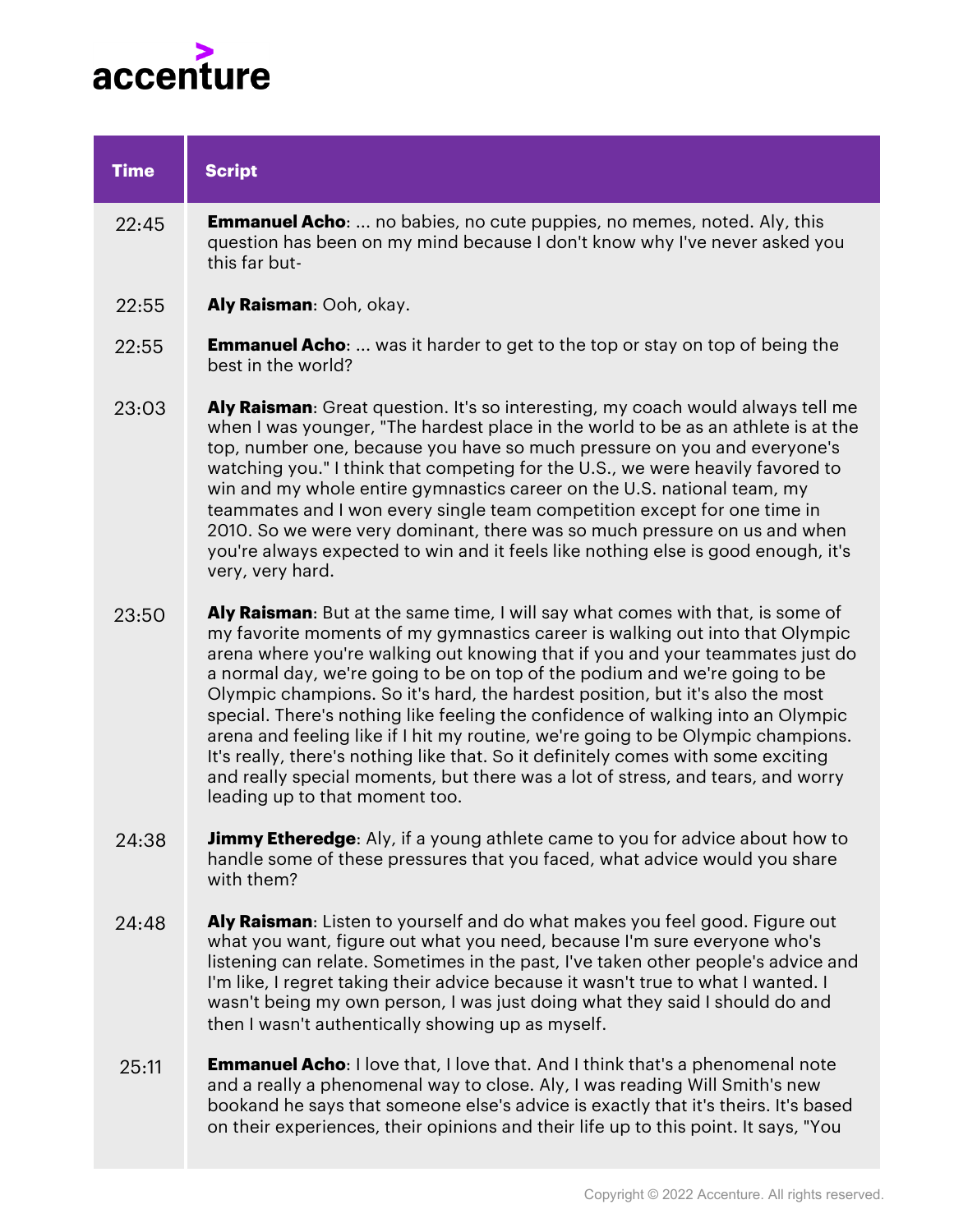

| <b>Time</b> | <b>Script</b>                                                                                                                                                                                                                                                                                                                                                                                                                                                                                                                                                                                                                                                                                                                                                                                                                                                                                                                                                                                                                                                                                                               |
|-------------|-----------------------------------------------------------------------------------------------------------------------------------------------------------------------------------------------------------------------------------------------------------------------------------------------------------------------------------------------------------------------------------------------------------------------------------------------------------------------------------------------------------------------------------------------------------------------------------------------------------------------------------------------------------------------------------------------------------------------------------------------------------------------------------------------------------------------------------------------------------------------------------------------------------------------------------------------------------------------------------------------------------------------------------------------------------------------------------------------------------------------------|
|             | and now are a unique combination of which has never existed before, of which<br>you are the best measure of success." And so, just to put a button on what you<br>so wonderfully and eloquently said, you have to figure out what you're feeling<br>for yourself along the lines and along the path of this mental health journey.<br>Well, Aly, thank you so much for being with us. You're a phenomenal human<br>being, a phenomenal athlete, a phenomenal person, a phenomenal friend, a<br>phenomenal daughter, and a phenomenal dog mom. Aly, thank you so much<br>and continue affecting and impacting so many lives on your journey of being<br>great.                                                                                                                                                                                                                                                                                                                                                                                                                                                               |
| 26:10       | Aly Raisman: Thank you so much. Thank you. I appreciate both of your time.                                                                                                                                                                                                                                                                                                                                                                                                                                                                                                                                                                                                                                                                                                                                                                                                                                                                                                                                                                                                                                                  |
| 26:14       | Jimmy Etheredge: Thanks Aly, it's been fantastic, really enjoyed it. Emmanuel,<br>you're also a elite, former professional athlete in a different sport. How do you<br>relate to what she talked about with your mental health coaches and pressure<br>and that kind of thing in football?                                                                                                                                                                                                                                                                                                                                                                                                                                                                                                                                                                                                                                                                                                                                                                                                                                  |
| 26:42       | <b>Emmanuel Acho:</b> I don't know. I don't know, I asked Aly the question, "Was it<br>worth it, winning three or four gold medals? Was it worth all of it," because I<br>haven't been able to answer that question for myself. I think there's a very harsh<br>dichotomy between what you have to put yourself through to be successful<br>and the reward of success. Personally, I've chosen in my athletic career, my<br>professional career all the things. I've chosen to suffer the punishment in order<br>to succeed. So Jimmy, that really, as I reflect on your question and I reflect on<br>this conversation, that's the thought I'm left with, "Is winning worth it? And what<br>is the cost of winning?" Because I often hear there are no solutions, only trade<br>offs. And there is a trade off for ultimate success, particularly at the level you're<br>at, CEO of a phenomenal top flight company, the level Aly was at, gold<br>medalist, and the level I aspire to be at, Jimmy. So, I think that more than<br>there's an answer to that question, there's a journey I'm taking to find the<br>answer. |
| 27:58       | <b>Jimmy Etheredge:</b> Wow, that's very powerful and as you said, there are<br>similarities I think in the business world. And a lot of what Aly said, I totally<br>relate to and I just sit here and think about, "Here's someone who's won gold<br>medals at the Olympics, who's written a New York Times Best Seller and she's<br>sharing with us that one of the things she's having to work on is being kind to<br>herself."                                                                                                                                                                                                                                                                                                                                                                                                                                                                                                                                                                                                                                                                                          |

- **Emmanuel Acho**: Yeah. 28:23
- **Jimmy Etheredge:** And it just kind of, to me, comes back to you have no idea what people are going through. Here's someone that anyone else would look at and think, "Oh my gosh, I'd swap places with her in a second. She must just, everything's just perfect." And she's sharing how much she's struggling and 28:24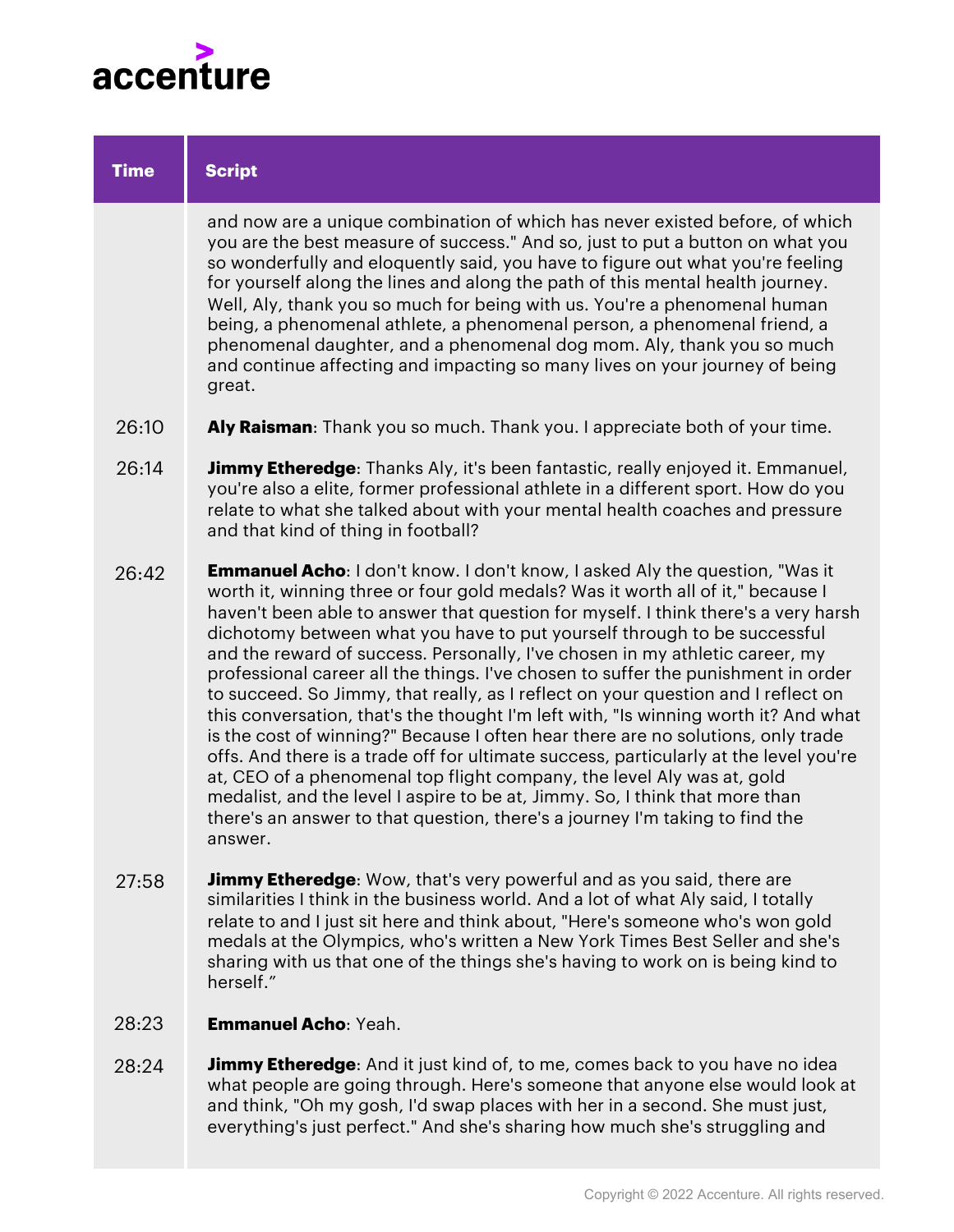

| <b>Time</b> | <b>Script</b>                                                                                                                                                                                                                                                                                                                                                                                                                                                                                                                                                                                                                                                                                                                                                                                                                                                      |
|-------------|--------------------------------------------------------------------------------------------------------------------------------------------------------------------------------------------------------------------------------------------------------------------------------------------------------------------------------------------------------------------------------------------------------------------------------------------------------------------------------------------------------------------------------------------------------------------------------------------------------------------------------------------------------------------------------------------------------------------------------------------------------------------------------------------------------------------------------------------------------------------|
|             | trying to be kind to herself and the things that she's getting out of therapy. I<br>think it's also fantastic to hear her share about the positive experience that<br>therapy has had for her.                                                                                                                                                                                                                                                                                                                                                                                                                                                                                                                                                                                                                                                                     |
| 28:50       | <b>Emmanuel Acho:</b> Yeah. Well, I mean we have to when we've done a good job in<br>society but continued to destigmatize anything negative around therapy. I think<br>we all could benefit from talking to someone and we could all benefit from<br>positive conversations with ourself. You communicate with yourself more than<br>you communicate with anyone else on a daily basis. And we could all benefit<br>from being kinder to ourself. I recently heard, "Whatever follows I am is exactly<br>what and who you will become." So if you say, "I am bold, I am strong, I am<br>courageous," or if you say, "I am not worthy, I am a loser, I am unintelligent,"<br>just be very cognizant of the words that follow I am. But I can say I am delighted<br>to have had this conversation with you and Aly because this was one of my<br>favorite ones yet. |
| 29:44       | <b>Jimmy Etheredge</b> : I agree. Back to the old Native American story of the two<br>wolves, one that's always negative and ones that's positive, which one's right<br>and it's which one you feed as you said on the I am.                                                                                                                                                                                                                                                                                                                                                                                                                                                                                                                                                                                                                                       |
| 29:56       | <b>Emmanuel Acho: Yeah.</b>                                                                                                                                                                                                                                                                                                                                                                                                                                                                                                                                                                                                                                                                                                                                                                                                                                        |
| 29:56       | <b>Jimmy Etheredge</b> : And when I play golf, I have a good time struggling with that<br>little inner voice and I'm always telling myself and whoever I'm with, "Feed the<br>good wolf, not the bad wolf." And it's really great to be able to talk about this<br>with you and Aly today.                                                                                                                                                                                                                                                                                                                                                                                                                                                                                                                                                                         |
| 30:09       | <b>Emmanuel Acho:</b> Let's just continue to feed the positivity, the optimism, and all<br>things good in our minds.                                                                                                                                                                                                                                                                                                                                                                                                                                                                                                                                                                                                                                                                                                                                               |
| 30:17       | Jimmy Etheredge: I agree. And everyone listening this podcast is feeding the<br>wolf right now, so that's a good thing.                                                                                                                                                                                                                                                                                                                                                                                                                                                                                                                                                                                                                                                                                                                                            |
| 30:23       | <b>Emmanuel Acho:</b> No doubt about it. Thank y'all for tuning in. Remember,<br>subscribe on Apple, Google Podcasts, Spotify, Audible, or wherever you get<br>your podcast. This is Change Conversations. We'll talk to y'all next time.                                                                                                                                                                                                                                                                                                                                                                                                                                                                                                                                                                                                                          |
|             |                                                                                                                                                                                                                                                                                                                                                                                                                                                                                                                                                                                                                                                                                                                                                                                                                                                                    |